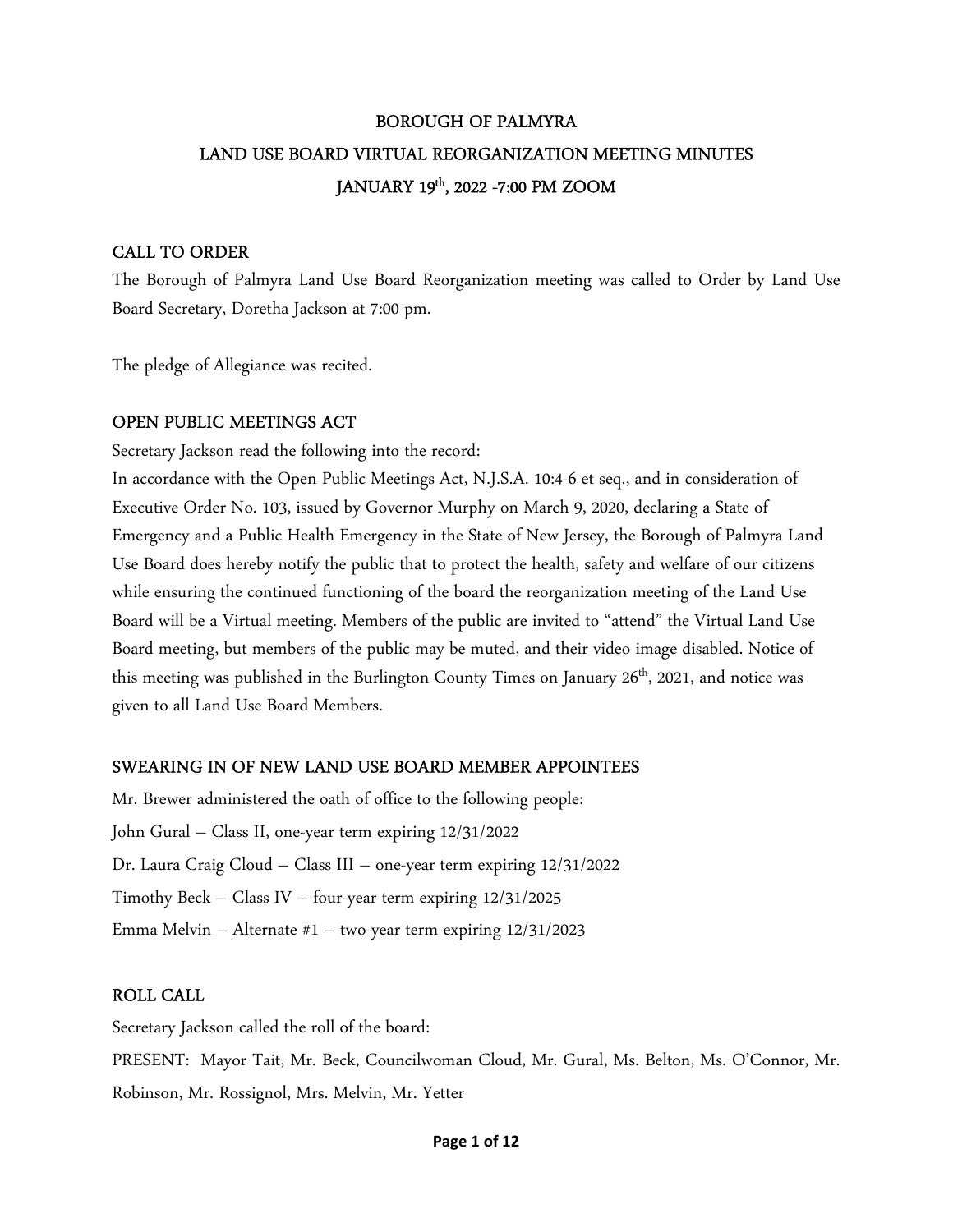ABSENT: None

Also present, Tracy Kilmer, Zoning Officer

## REORGANIZATION

Mrs. Jackson requested a motion to open nominations for Land Use Board Chairman. Mayor Tait made a motion to open the nominations. Mr. Beck seconded the motion. All voted in favor of the motion.

Ms. Jackson asked for nominations for the position of Chairperson of the Board. Mayor Tait nominated Mr. Yetter. Mr. Beck second the nomination

Ms. Jackson asked for any further nominations, seeing none she asked for a motion to close the nominations. Mr. Beck made a motion to close the nominations. Mr. Gural seconded the motion. All voted in favor of the motion.

Mr. Beck made a motion to accept the nomination of Mr. Yetter as Land Use Board Chairperson. Mayor Tait second the motion. At the call of the roll the vote was as follows: AYES: Mayor Tait, Mr. Beck, Councilwoman Cloud, Mr. Gural, Ms. Belton, Ms. O'Connor, Mr. Robinson, Mr. Rossignol, Mr. Yetter, Mrs. Melvin NAY: None Motion carries

Mr. Brewer then administered the Oath of Office to Mr. Lewis Yetter.

Ms. Jackson congratulated Mr. Yetter and turned the meeting over to him.

Chairman Yetter asked for a motion to open nominations for the position of Land Use Board Vice-Chairman.

Mr. Beck made a motion to open the nominations. Councilwoman Cloud seconded the motion. All voted in favor of the motion.

Chairman Yetter asked for nominations for the position of Vice-Chairman of the Land Use Board. Chairman Yetter nominated Mr. Beck. Mayor Tait second the nomination.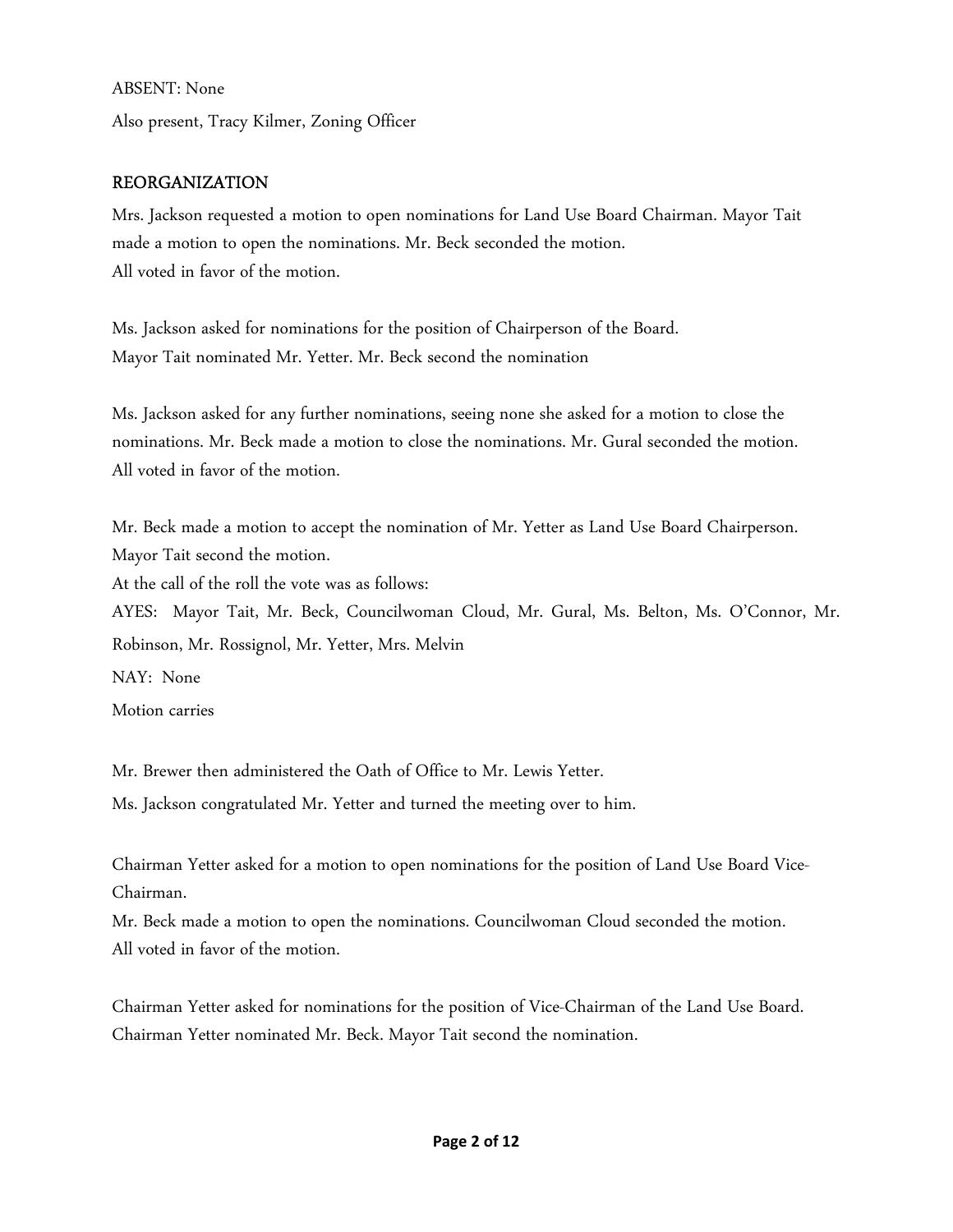Chairman Yetter asked for any further nominations, seeing none he asked for a motion to close the nominations. Mr. Gural made a motion to close the nominations. Mayor Tait seconded the motion. All voted in favor of the motion.

Chairman Yetter made a motion to accept the nomination of Mr. Beck as Land Use Board Vice-Chairperson. Mr. Robinson second the motion. At the call of the roll the vote was as follows: AYES: Mayor Tait, Councilwoman Cloud, Mr. Gural, Ms. Belton, Ms. O'Connor, Mr. Robinson, Mr. Rossignol, Chairman Yetter, Mrs. Melvin NAY: None ABSTAIN: Mr. Beck Motion carries

Mr. Brewer then administered the Oath of Office to Vice-Chairman Timothy Beck.

## APPROVAL OF THE MINUTES

Chairman Yetter asked if there were any questions or comments regarding the June 16<sup>th</sup>, 2021, Land Use Board Meeting minutes. Hearing none, he requested a motion to approve the minutes as written. Councilwoman Cloud made the motion to approve the minutes as written and Mr. Robinson second the motion. Chairman Yetter asked for a call of the roll.

### At the call of the roll the vote was as follows:

AYES: Chairman Yetter, Mayor Tait, Councilwoman Cloud, Mr. Gural, Ms. O'Connor, Mr. Robinson, Mr. Rossignol

NAYS:

ABSTAIN: Vice-Chairman Beck, Ms. Belton, Ms. Melvin

Chairman Yetter asked if there were any questions or comments regarding the October 20<sup>th</sup>, 2021, Land Use Board Meeting minutes. Chairman Yetter requested a motion to approve the minutes as written. Vice-Chairman Beck made the motion to approve the minutes as written and Mr. Gural second the motion. Chairman Yetter asked for a call of the roll.

## At the call of the roll the vote was as follows:

AYES: Vice-Chairman Beck, Mayor Tait, Councilwoman Cloud, Mr. Gural, Ms. Belton, Ms. O'Connor, Mr. Robinson, Mr. Rossignol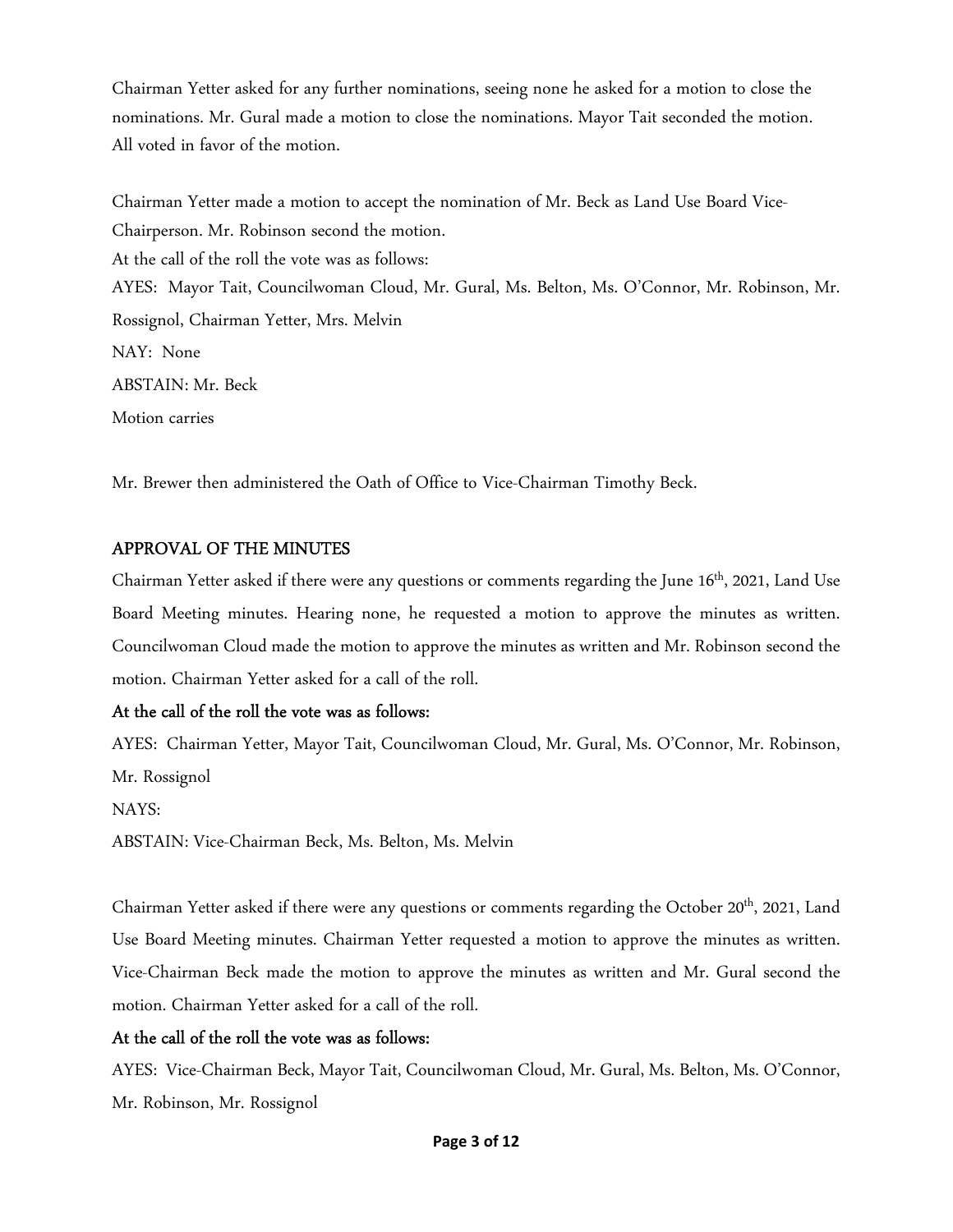#### NAYS:

ABSTAIN: Chairman Yetter, Ms. Melvin

Mr. Brewer explained his inability to come to the land use board meetings if held on the third. Wednesday of the month. There was discussion regarding the potential of changing the meeting dates. It was decided to change the meeting dates to the fourth Wednesday of the month beginning next month.

#### LUB RESOLUTIONS

Chairman Yetter then read the following resolutions:

LUB Resolution 2022-1, Designation of Official Newspaper for Notifications to the Public

#### BOROUGH OF PALMYRA

#### LAND USE BOARD RESOLUTION 2022-1

WHEREAS, the "Open Public Meetings Act" requires that advance written notice of all meetings of the Land Use Board be posted in one public place designated by the Land Use Board and emailed, mailed, telephoned, faxed or hand delivered to two newspapers designated by Resolution and mailed to all persons requesting a copy of the same.

Now, therefore, be it resolved by the Land Use Board of the Borough of Palmyra, County of Burlington, and State of New Jersey, that,

Section 1. All advance written notices of the Land Use Board meetings shall be posted by the Secretary on the Official Bulletin Board located in the Borough Municipal Building.

Section 2. All advance written notices of the Land Use Board meetings shall be given to the two newspapers:

#### Burlington County Times Courier Post

Section 3. All advance written copies notice of the Land Use Board meetings throughout the year shall be mailed to all persons requesting copy of the same, after payment by such persons of fee of \$50.00, News Media shall be exempt from such fees.

Section 4. The schedule of regular official Land Use Board meetings and regular work sessions for the period from and after this reorganization meeting on January 19, 2022, shall be in accordance with Resolution #2022-2, designating the dates, times and places of such meetings which incorporated within this Resolution by reference.

Chairman Yetter asked for a motion to approve Resolution 2022-1. Vice-Chairman Beck made a motion to approve LUB Resolution 2022-1. Mr. Robinson second the motion.

#### **Page 4 of 12**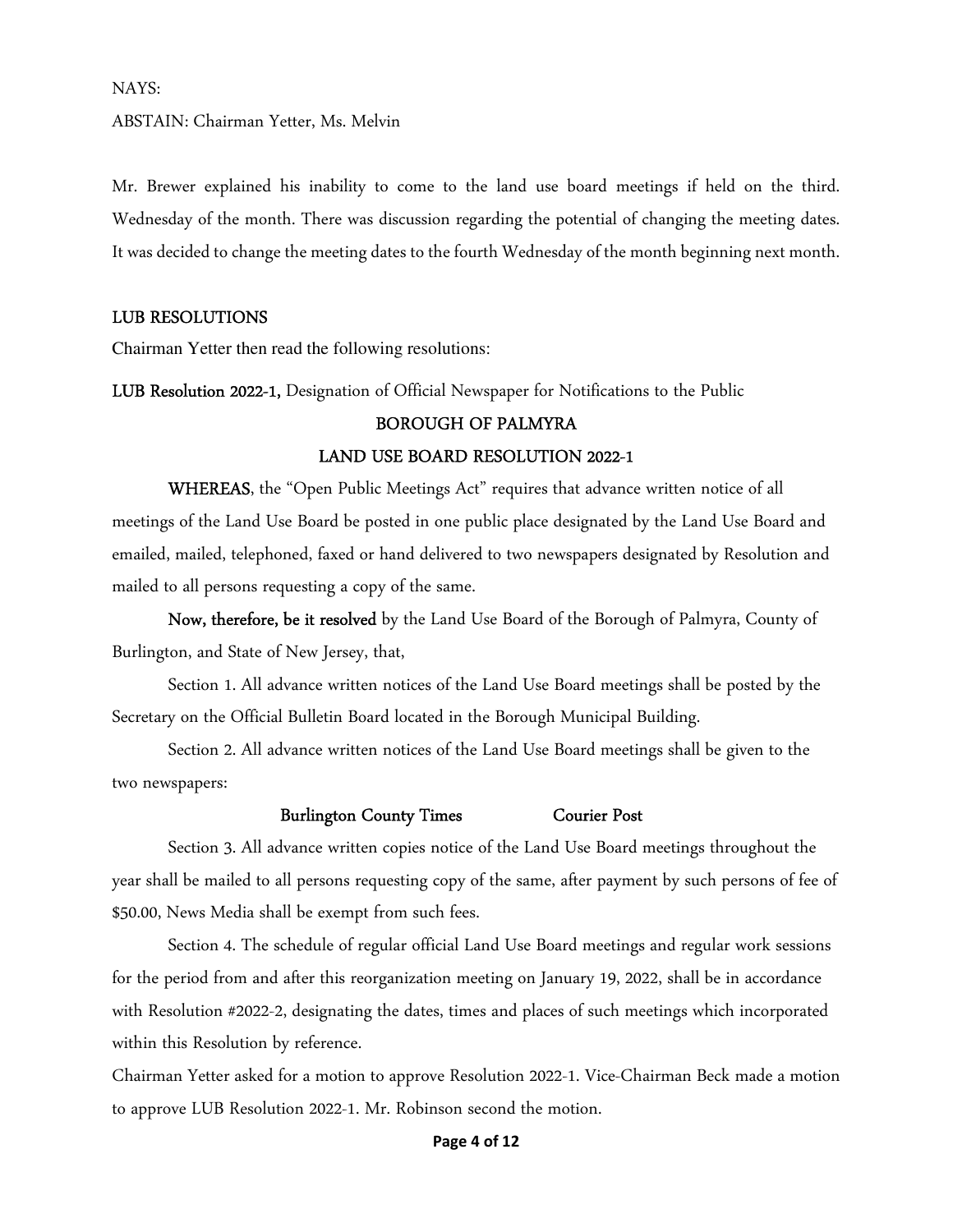At the call of the roll the vote was as follows:

AYES: Chairman Yetter, Vice-Chairman Beck, Mayor Tait, Councilwoman Cloud, Mr. Gural, Ms. Belton, Ms. O'Connor, Mr. Robinson, Mr. Rossignol NAY: None

Motion carries LUB Resolution 2022-1 was approved

LUB Resolution 2022-2 Notice of Annual Scheduled Meeting/ "Open Public Meeting Act" of Palmyra Land Use Board for 2022

## BOROUGH OF PALMYRA LAND USE BOARD RESOLUTION 2022-2 NOTICE OF ANNUAL SCHEDULED MEETINGS

Notice is hereby given by the Land Use Board of the Borough of Palmyra that the following is a list of the regular meeting dates of 2022 and Reorganization Meeting of 2023 for the Land Use Board of the Borough of Palmyra, County of Burlington, State of New Jersey.

#### REGULAR MONTHLY OFFICIAL PUBLIC MEETINGS

In accordance with the Open Public Meetings Act, N.J.S.A. 10:4-6 et seq., and in consideration of Executive Order No. 103, issued by Governor Murphy on March 9, 2020, declaring a State of Emergency and a Public Health Emergency in the State of New Jersey, the Borough of Palmyra does hereby notify the public, all meetings will be held on the fourth Wednesday at 7:00 PM and ending no later than 10:30 PM, meetings may be virtual or at the Municipal Building, 20 W Broad Street, Palmyra, New Jersey. Information regarding meeting will be placed on the Borough of Palmyra website prior to each meeting. Formal action may be taken at any and all scheduled meetings. The Land Use Board reserves the right to enter into closed session and The Land Use Board also reserves the right to schedule additional meetings on an "As Needed" basis.

| February 23, 2022 | August 24, 2022                   |
|-------------------|-----------------------------------|
| March 23, 2022    | September 28, 2022                |
| April 27, 2022    | October 26, 2022                  |
| May 25, 2022      | November 23, 2022                 |
| June 22, 2022     | December 28, 2022                 |
| July 27, 2022     | January 25, 2023 (Reorganization) |

Chairman Yetter asked for a motion to approve Resolution 2022-2. Mayor Tait made a motion to approve LUB Resolution 2022-2. Vice-Chairman Beck second the motion.

At the call of the roll the vote was as follows:

AYES: Chairman Yetter, Vice-Chairman Beck, Mayor Tait, Councilwoman Cloud, Mr. Gural, Ms.

Belton, Ms. O'Connor, Mr. Robinson, Mr. Rossignol

NAY: None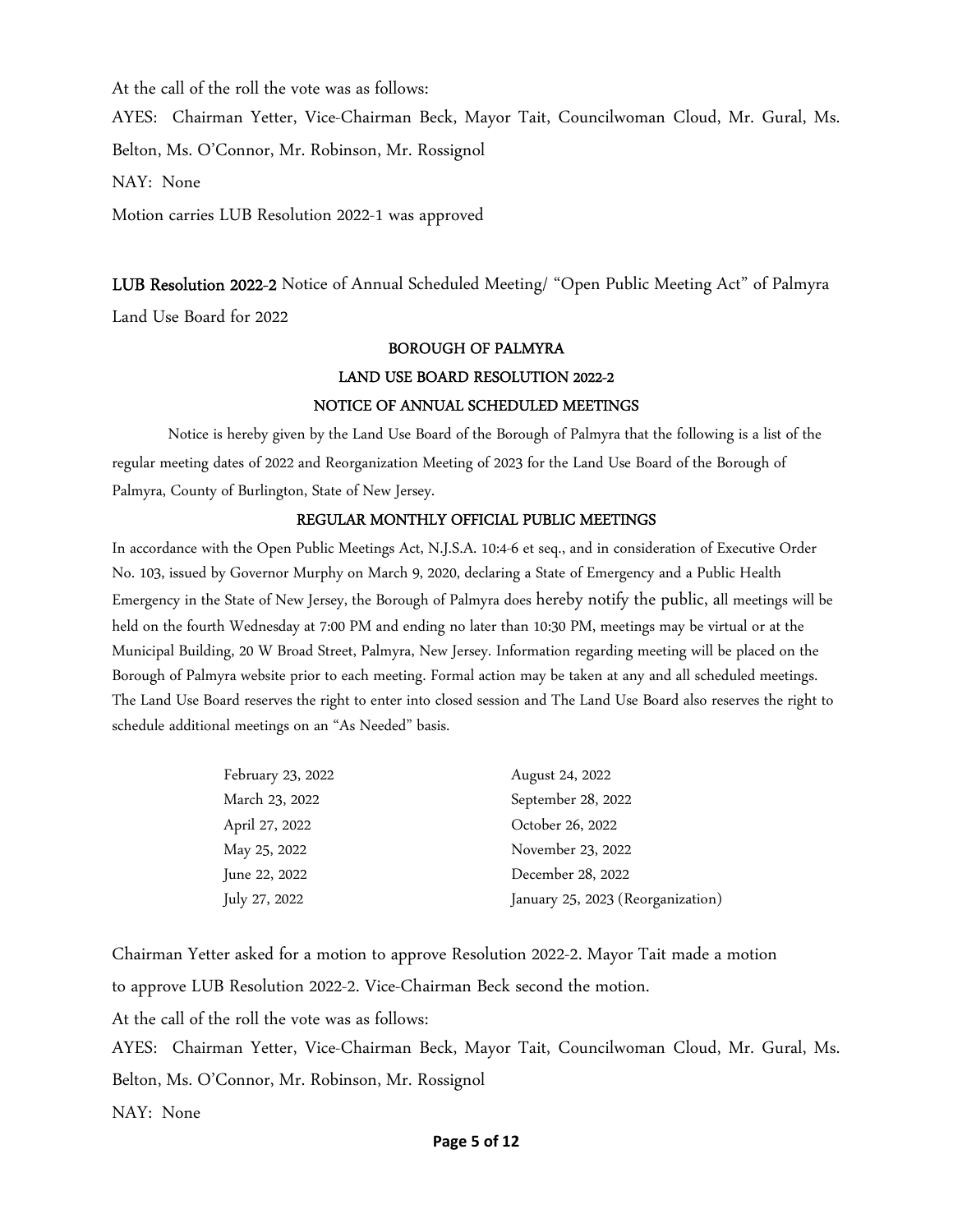LUB Resolution 2022-3, Resolution Appointing Doretha R Jackson as Land Use Board Secretary for the Palmyra Land Use Board

## BOROUGH OF PALMYRA LAND USE BOARD RESOLUTION 2022-3

## RESOLUTION APPOINTING DORETHA R JACKSON AS THE LAND USE BOARD SECRETARY FOR THE BOROUGH OF PALMYRA

BE IT RESOLVED, by the Land Use Board of the Borough of Palmyra in the County of Burlington and State of New Jersey, that Doretha R Jackson is hereby appointed secretary of the Land Use Board of the Borough of Palmyra, term to expire December 31, 2022.

Chairman Yetter asked for a motion to approve LUB Resolution 2022-3. Mr. Gural made a Motion to approve LUB Resolution 2022-3. Mr. Robinson second the motion. At the call of the roll the vote was as follows: AYES: Chairman Yetter, Vice-Chairman Beck, Mayor Tait, Councilwoman Cloud, Mr. Gural, Ms. Belton, Ms. O'Connor, Mr. Robinson, Mr. Rossignol NAY: None Motion carries LUB Resolution 2021-3 was approved

Chairman Yetter asked for nominations for the position of Land Use Board Attorney. Mayor Tait nominated Mr. Andrew Brewer of Maraziti Falcon, LLP. Vice-Chairman Beck second the nomination.

## BOROUGH OF PALMYRA

## LAND USE BOARD RESOLUTION 2022-4

# RESOLUTION AUTHORIZING THE APPOINTMENT AND AWARD OF CONTRACT FOR PROFESSIONAL SERVICES OF LAND USE BOARD ATTORNEY TO ANDREW BREWER, ESQ. OF MARAZITI FALCON, LLP

WHEREAS, there exists a need for a Land Use Board Attorney and;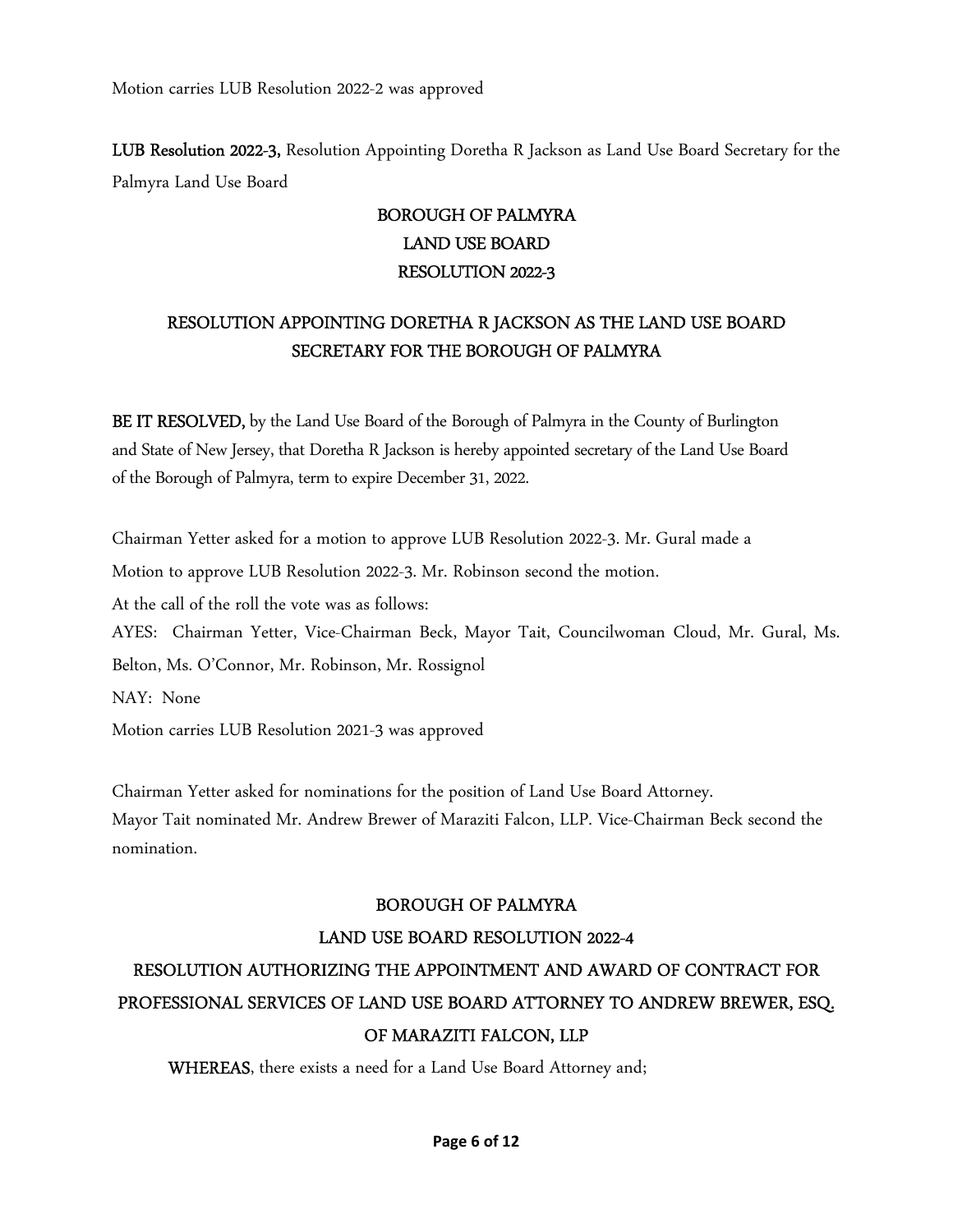WHEREAS, Requests for Qualifications and Proposals were solicited through a fair and open process in accordance with N.J.A.C. 19:44A-20.5 et seq.

NOW, THEREFORE, BE IT RESOLVED, by the Land Use Board of the Borough of Palmyra, in the County of Burlington, and the State of New Jersey, that the Chairperson and Land Use Board Secretary are hereby authorized and directed to execute agreement for the following qualified professional:

## SECTION I:

 Andrew Brewer, of Marizetti Falcon as Land Use Board Attorney, term to expire December 31, 2022.

SECTION II: These contracts are awarded without competitive bidding as "Professional Services," in accordance with *NJSA 40A: 11-5(1) (a) et seq.* of the Local Public Contract Law, and/or awarded with N.J.S.A 19:44A-20.4 et seq.; the above-named Professional is licensed to practice in the State of New Jersey.

Pursuant to NJSA 40A:11-5(1) (a) the following information is set forth:

- A. Duration of Contracts: All terms are for one-year.
- B. Amount of Contracts: All specified per contract and budget appropriation.
- C. This resolution and the above-mentioned contract will be on file and available for public inspection in the office of the Clerk of the Borough of Palmyra.

Mayor Tait made a motion to accept LUB Resolution 2022-4 the appointment of Mr. Brewer of Maraziti Falcon, LLP as Land Use Board Solicitor. Vice-Chairman Beck second the motion. At the call of the roll the vote was as follows:

AYES: Chairman Yetter, Vice-Chairman Beck, Mayor Tait, Councilwoman Cloud, Mr. Gural, Ms. Belton, Ms. O'Connor, Mr. Robinson, Mr. Rossignol

NAY: None

Motion carries LUB Resolution 2021-4 was approved

Mr. Brewer thanked the Land Use Board for the appointment and the trust placed in him and his firm.

Chairman Yetter asked for nominations for the position of Land Use Board Engineer. Mayor Tait nominated Mr. James Winckowski of Consulting & Municipal Engineers. Vice-Chairman Beck second the nomination.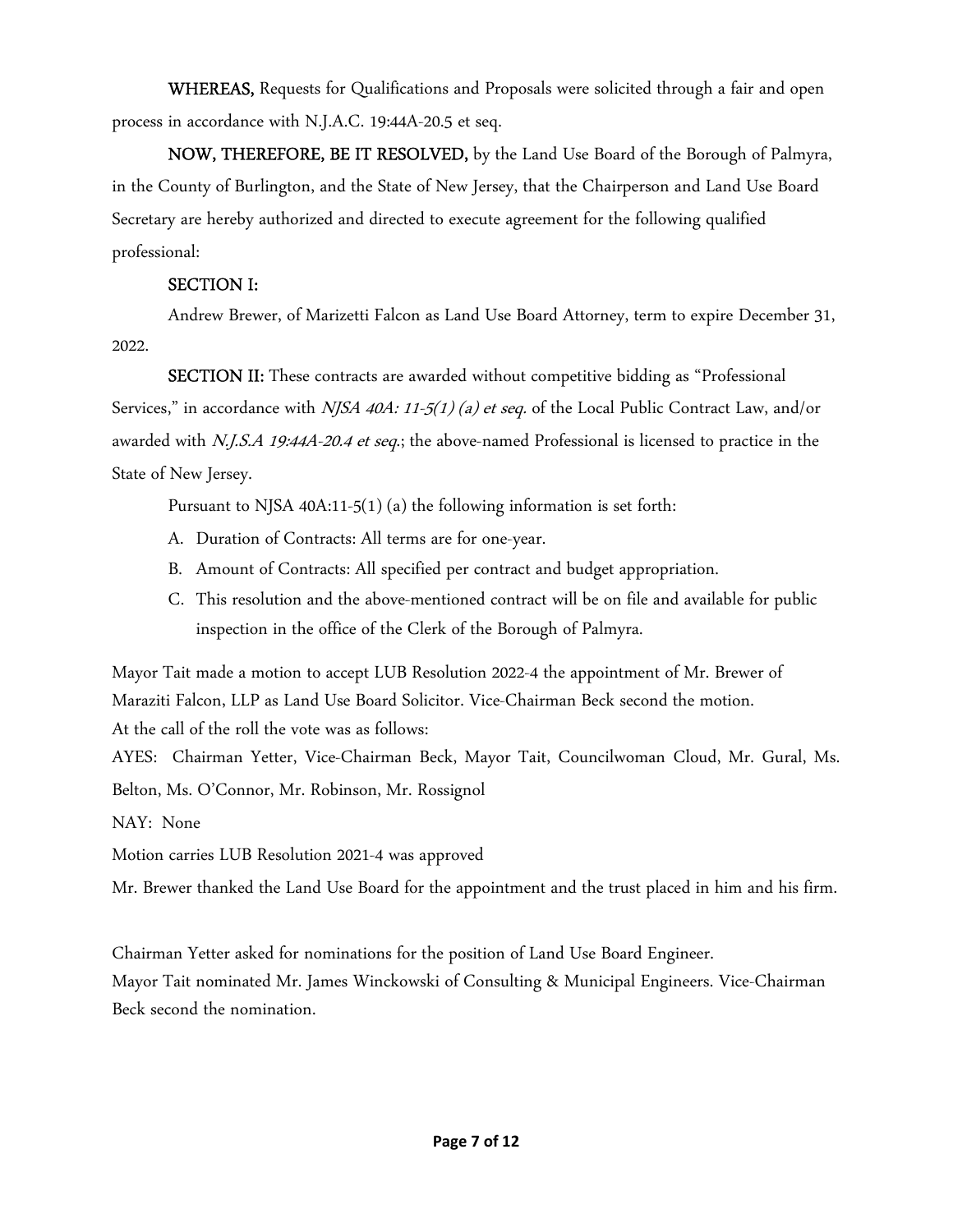#### BOROUGH OF PALMYRA

#### LAND USE BOARD RESOLUTION 2022-5

# RESOLUTION AUTHORIZING THE APPOINTMENT AND AWARD OF CONTRACT FOR PROFESSIONAL SERVICES OF LAND USE BOARD ENGINEER TO JAMES T WINCKOWSKI OF CONSULTING AND MUNICIPAL ENGINEERS

WHEREAS, there exists a need for a Land Use Board Engineer and;

WHEREAS, Requests for Qualifications and Proposals were solicited through a fair and open process in accordance with N.J.A.C. 19:44A-20.5 et seq.

NOW, THEREFORE, BE IT RESOLVED, by the Land Use Board of the Borough of Palmyra, in the County of Burlington, and the State of New Jersey, that the Chairperson and Land Use Board Secretary are hereby authorized and directed to execute agreement for the following qualified professional:

#### SECTION I:

 James T. Winckowski of Consulting and Municipal Engineers as Land Use Board Engineer, term to expire December 31, 2022.

SECTION II: These contracts are awarded without competitive bidding as "Professional Services," in accordance with *NJSA 40A: 11-5(1) (a) et seq.* of the Local Public Contract Law, and/or awarded with N.J.S.A 19:44A-20.4 et seq.; the above-named Professional is licensed to practice in the State of New Jersey.

Pursuant to NJSA 40A:11-5(1) (a) the following information is set forth:

- D. Duration of Contracts: All terms are for one-year.
- E. Amount of Contracts: All specified per contract and budget appropriation.
- F. This resolution and the above-mentioned contract will be on file and available for public inspection in the office of the Clerk of the Borough of Palmyra.

Mayor Tait made a motion to approve LUB Resolution 2022-5 the appointment of Mr. James Winckowski of Consulting & Municipal Engineers as Land Use Board Engineer. Chairman Yetter second the motion.

At the call of the roll the vote was as follows:

AYES: Chairman Yetter, Vice-Chairman Beck, Mayor Tait, Councilwoman Cloud, Mr. Gural, Ms. Belton, Ms. O'Connor, Mr. Robinson, Mr. Rossignol

NAY: None

Motion carries LUB Resolution 2022-5 was approved

Mr. Winckowski thanked the Land Use Board for the appointment of Land Use Board Engineer.

#### **Page 8 of 12**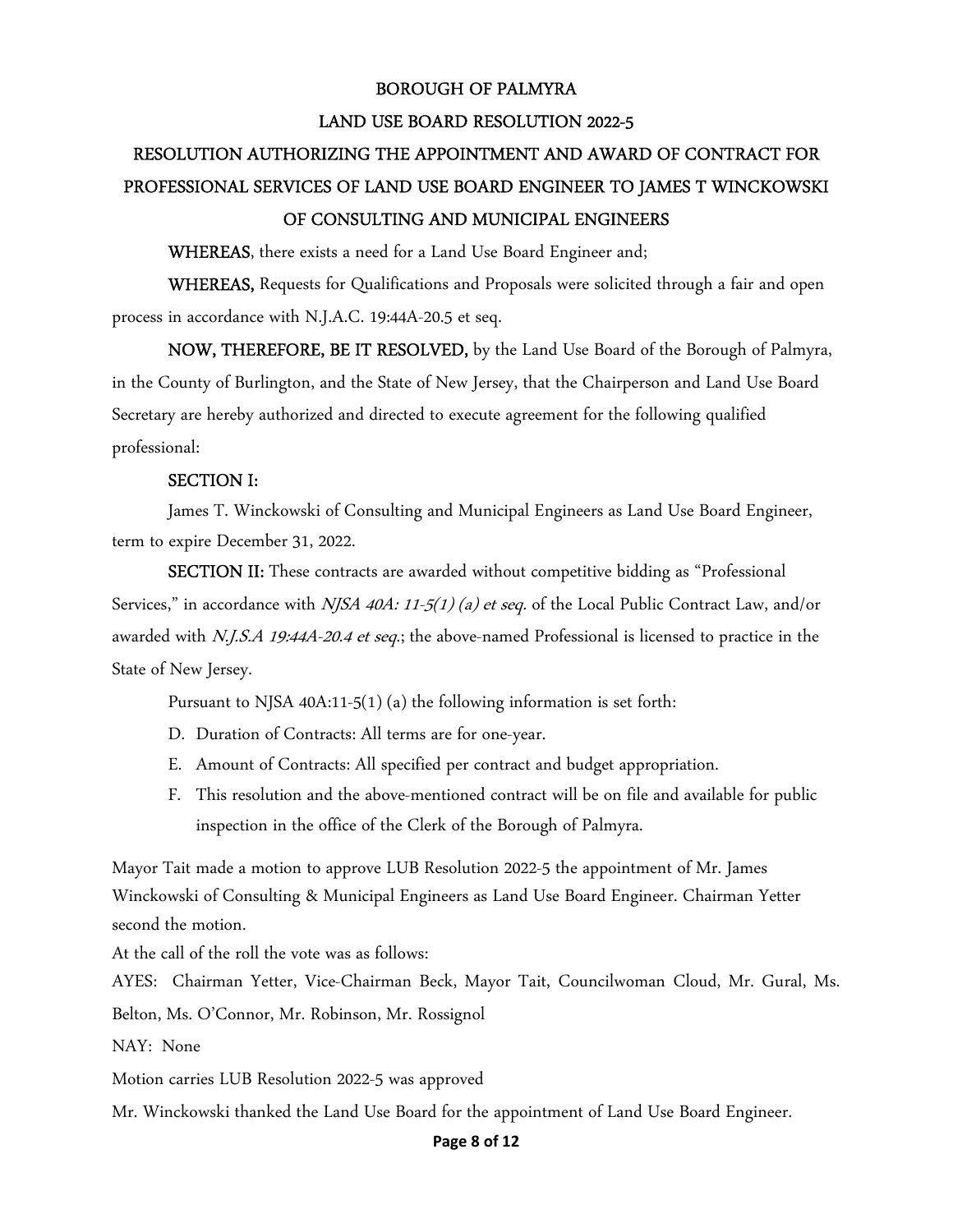Chairman Yetter asked for nominations for the position of Land Use Board Planner. Mayor Tait nominated Elena Gabel of Heyer Gruel & Associates. Vice-Chairman Beck second the nomination.

#### BOROUGH OF PALMYRA

#### LAND USE BOARD RESOLUTION 2022-6

# RESOLUTION AUTHORIZING THE APPOINTMENT AND AWARD OF CONTRACT FOR PROFESSIONAL SERVICES OF LAND USE BOARD PLANNER TO ELENA GABEL, P.P. OF HEYER, GRUEL AND ASSOCIATES

WHEREAS, there exists a need for a Land Use Board Planner and;

WHEREAS, Requests for Qualifications and Proposals were solicited through a fair and open process in accordance with N.J.A.C. 19:44A-20.5 et seq.

NOW, THEREFORE, BE IT RESOLVED, by the Land Use Board of the Borough of Palmyra, in the County of Burlington, and the State of New Jersey, that the Chairperson and Land Use Board Secretary are hereby authorized and directed to execute agreement for the following qualified professional:

#### SECTION I:

 Elena Gable, P.P. of Heyer, Gruel & Associates as Land Use Board Planner, term to expire December 31, 2022.

SECTION II: These contracts are awarded without competitive bidding as "Professional Services," in accordance with *NJSA 40A: 11-5(1) (a) et seq.* of the Local Public Contract Law, and/or awarded with N.J.S.A 19:44A-20.4 et seq.; the above-named Professional is licensed to practice in the State of New Jersey.

Pursuant to NJSA 40A:11-5(1) (a) the following information is set forth:

- A. Duration of Contracts: All terms are for one-year.
- B. Amount of Contracts: All specified per contract and budget appropriation.
- C. This resolution and the above-mentioned contract will be on file and available for public inspection in the office of the Clerk of the Borough of Palmyra.

The Chairperson and Land Use Board Secretary are hereby authorized and directed to execute agreement.

Mayor Tait made a motion to accept LUB Resolution 2022-6 the appointment of Elena Gable of Heyer Gruel & Associates as Land Use Board Planner. Vice-Chairman second the motion.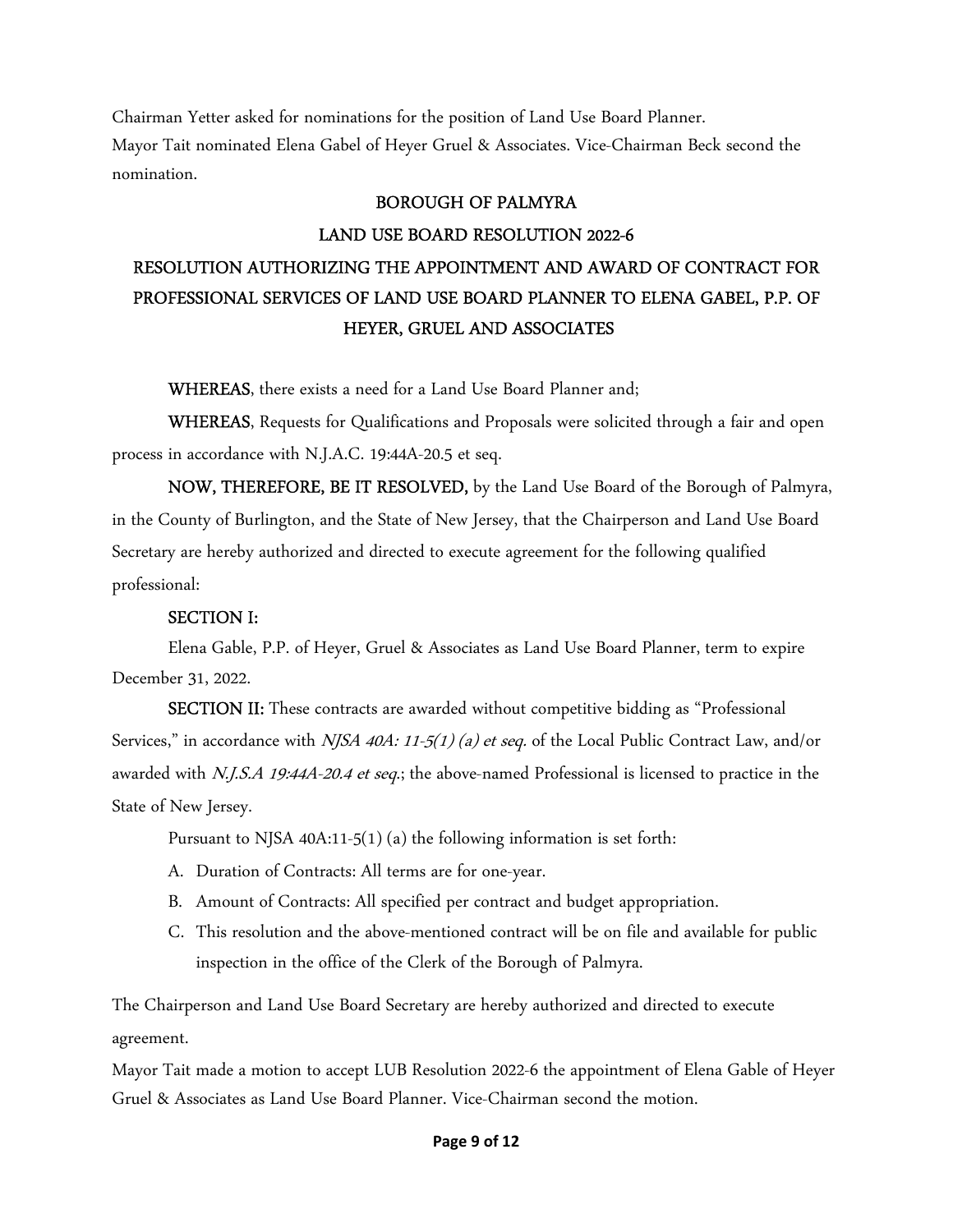At the call of the roll the vote was as follows: AYES: Chairman Yetter, Vice-Chairman Beck, Mayor Tait, Councilwoman Cloud, Mr. Gural, Ms. Belton, Ms. O'Connor, Mr. Robinson, Mr. Rossignol NAY: None Motion carries LUB Resolution 2022-6 was approved

### **CORRESPONDENCE**

Mr. Jackson noted no correspondence was received.

## BOROUGH COUNCIL UPDATES

Councilwoman Cloud stated, Council held its Reorganization Meeting earlier this month and the newly elected council members Mr. Howard and Mrs. McCann were swore in for new three-year terms. Councilwoman Cloud also noted the appointment of the new junior students, Mikil Williams and Gabriella Gillespie as Student Council representatives and all the 2022 appointments by Mayor and Council including committee appointments. nothing further to report currently. Mayor Tait noted the vaccine clinic will be reopening at the Community Center February 1<sup>st</sup>, 2022, from 10-4 pm on Tuesdays. Mayor Tait noted that council meetings are still being held virtually but they look forward to getting Back to in person meeting soon.

## OLD BUSINESS

No Old Business

### NEW BUSINESS

Application 2021-LUB08 – 311 West  $5^{th}$  Street, Block 115, Lot 8 & 9, Palmyra School District, Use Variance.

Mr. Brewer swore in Mr. McBride, who was representing the Palmyra School District for application 2021-LUB08 for a use variance.

Mr. McBride explained the application, he explained that a grant was applied for and received by PHSFEE for a wall mural which they donated to the Palmyra School District. Mr. McBride indicated that the mural would be on wall of the building but would be painted indoors and then transferred to the wall. Vice-Chairman Beck, Ms. Belton, and Councilwoman Cloud all recused themselves due to conflicts.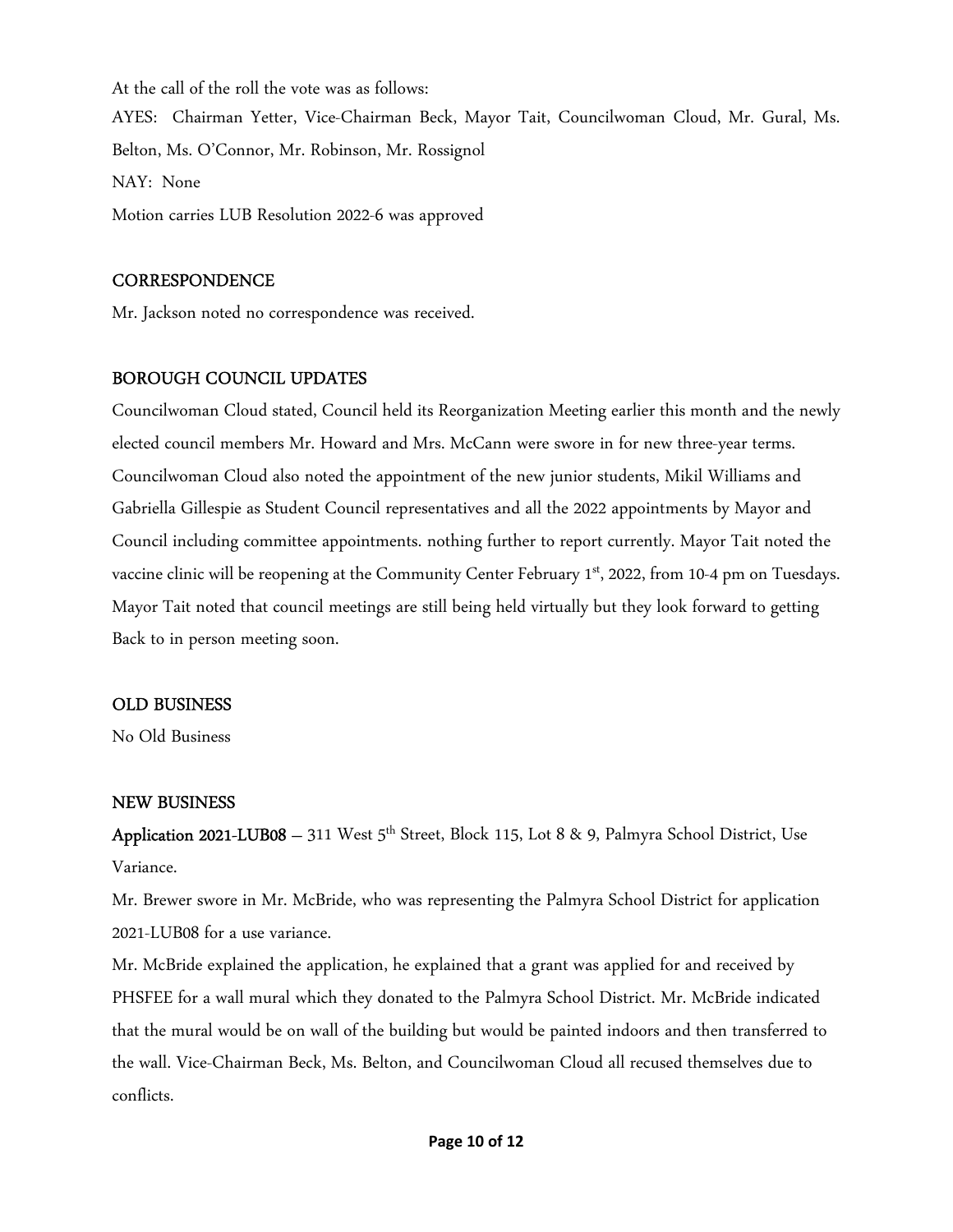Chairman Yetter asked what side of the building it was going to be placed on; Mr. McBride indicated on the 4<sup>th</sup> Street side down by the gym across from parking lot. Mr. McBride noted the need for a variance as murals are not permitted on buildings in the Borough of Palmyra. Mr. McBride noted it was not marketing or advertising of any type but a rendering of art approximately 15 ft high and 40 ft wide. Mr. McBride indicated it was designed by a student. Mr. McBride explained how the mural will be painted by the students and how it would be adhered to the building. Mr. McBride noted the copy of the rendering was enclosed with the application, noting that anyone wishing to see the mural could contact the High School or Board of Education to see exactly what was being put on the wall. Mr. Winckowski explained why the variance was needed, noting the per the Borough of Palmyra code such signs/murals are prohibited in the Borough of Palmyra. Mr. Winckowski indicated it is not a marketing sign but an artistic sign with a beneficial use for the community. Mr. Winckowski noted it will not be a lighted sign.

Chairman Yetter asked for a motion to open the application to the public for comment. Mr. Robinson made a motion to open the application to the public for comment. Chairman Yetter second the motion.

All voted in favor of the motion.

Seeing none, Chairman Yetter asked for a motion to close the application to the public for comment. Mr. Gural made a motion to open the application to the public for comment. Chairman Yetter second the motion.

All voted in favor of the motion.

Chairman Yetter asked for a motion to approve Application 2021-LUB08, as presented, subject to all fees/escrow being paid.

Mayor Tait made a motion to approve application 2021-LUB08. Mr. Robinson second the motion.

### At the call of the roll the vote was as follows:

AYES: Chairman Yetter, Mr. Gural, Ms. O'Connor, Mr. Robinson, Mr. Rossignol, Mrs. Melvin NAY: None

RECUSED: Vice-Chairman Beck, Ms. Belton